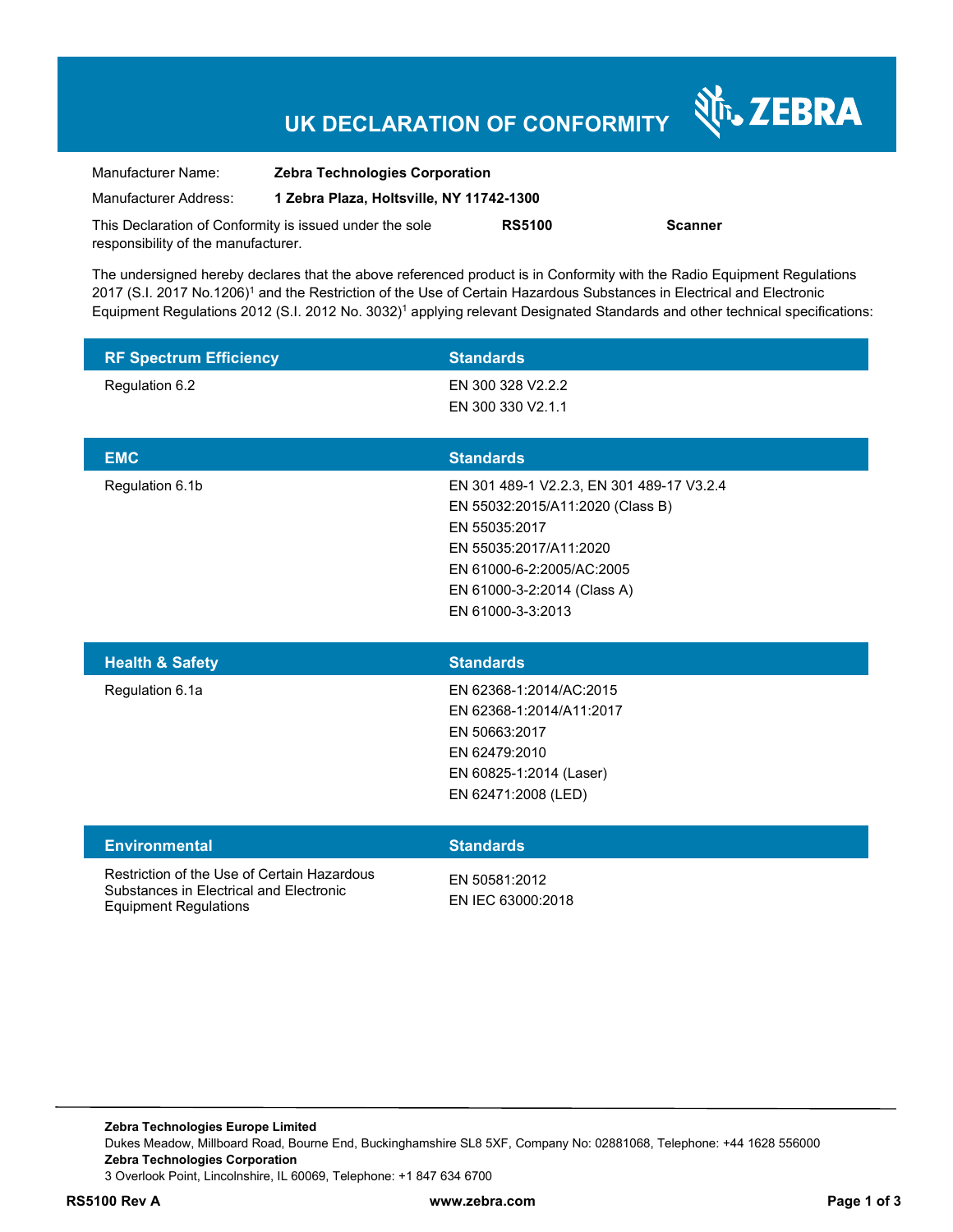# **UK DECLARATION OF CONFORMITY**

With regard to the Radio Equipment Regulations 2017 (S.I. 2017 No.1206)<sup>1</sup>, the conformity assessment procedure referred to in regulation 41(4)(a) and detailed in Schedule 2 has been followed.

1 As amended by applicable EU withdrawal legislation implemented at the time of issuing this declaration

#### **Signed on behalf of Zebra Technologies Corporation**

*(Signature of authorized person)* Marco Belli Rev: A Sr. Manager, Regulatory **Date: 29 April 2021** Place: Bourne End, UK

श्री<sub>1</sub>, ZEBRA